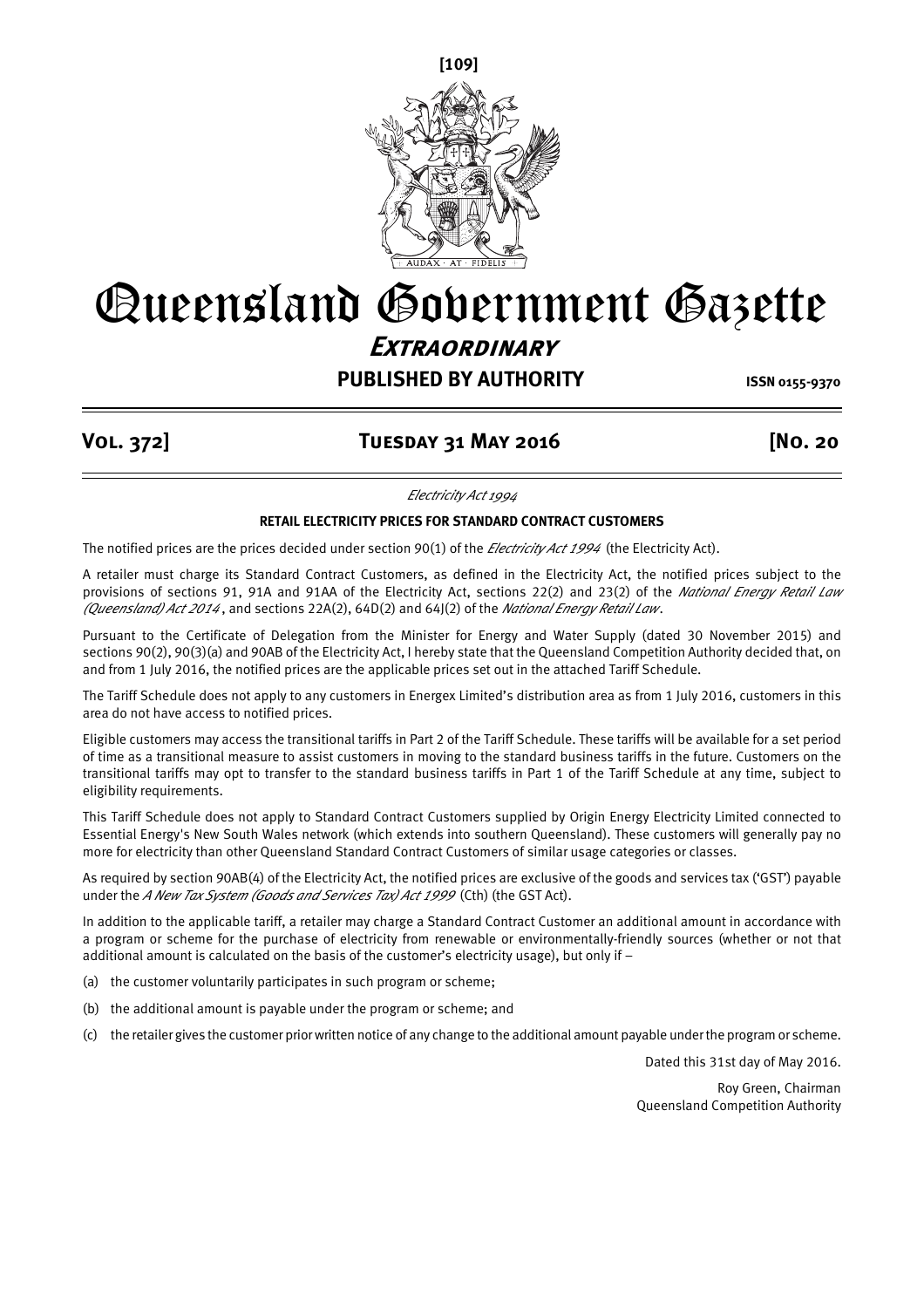#### **TARIFF SCHEDULE**

**Note 1:** For the purposes of sections 90, 91, 91A and 91AA of the Electricity Act, the tariffs and other retail fees and charges in this Tariff Schedule are exclusive of GST payable under the GST Act.

**Note 2:** This Tariff Schedule replaces the Tariff Schedule published in the Queensland Government Gazette on 18 June 2015.

**Note 3:** This Tariff Schedule is structured in several Parts:

- Parts 1 to 5 (inclusive) apply to eligible Standard Contract Customers in Ergon Energy Corporation Limited distribution area, and large customers on a Standard Contract of Ergon Energy Queensland Pty Ltd; and
- Part 6 applies to eligible Standard Contract Customers of Ergon Energy Queensland Pty Ltd. Eligible customers of other retailers may apply directly to the Department of Energy and Water Supply for relief from electricity charges if a drought declaration is in force - see Part 6 for more detail.

**Note 4:** To ensure the correct application of the tariffs set out in this Tariff Schedule, the retailer and the customer must have regard to Part 4 (Application of Tariffs for Customers on Notified Prices - General).

**Note 5:** Any reference in this Tariff Schedule to a time is a reference to Eastern Standard Time.

**Note 6: "NMI" means the National Metering Identifier and** is applicable to the point at which a premises is connected to a distribution entity's network.

**Note 7:** A primary tariff is the tariff that reflects the primary use of the premises or the majority of the load, and is capable of existing by itself against a NMI. A secondary tariff is any other tariff.

**Note 8:** Only days that supply is connected are to be counted for billing of charges.

**Note 9:** A service fee is a fixed amount charged daily to cover the costs of maintaining electricity supply to a premises, including the costs associated with the provision of equipment and general administration. Retailers may use different terms for this charge, including Service Charge, Daily Supply Charge and Service to Property Charge.

**Note 10**: From 1 July 2015, metering charges are no longer included in notified prices. Metering charges will now be applied in addition to the notified prices contained in this gazette.

**Note 11:** Unless otherwise defined, the terminology used in this Tariff Schedule is intended to be consistent with the energy laws.

#### **Part 1**

#### **TARIFFS FOR RESIDENTIAL, COMMERCIAL AND RURAL APPLICATIONS**

#### *Tariff 11*  **Residential (Lighting, Power and Continuous Water Heating)**

This tariff is applicable to a customer who is classified as residential by the relevant retailer and can be accessed by a business customer consuming less than 100MWh per annum providing it is in conjunction with a primary business tariff (Tariff 20, 21, 22, 22A, 24, 41, 62, 65 or 66) at the same NMI.

This tariff is also applicable to electricity used in separately metered common sections of residential premises consisting of more than one flat or home unit.

This tariff cannot be used in conjunction with Tariff 12A (Residential) (Time-of-Use) or Tariff 14 (Residential) (Seasonal Time-of-Use Demand) at the same NMI.

Where a NMI has multiple meters, the usage for all meters that record usage for Tariff 11 will be aggregated for billing purposes.

No large customers are eligible for this tariff.

All usage **24.610 c/kWh** 

plus a Service Fee per metering point per day of **89.572 c**

Further applications of this tariff are described in Part 4 (Application of Tariffs for Customers on Notified Prices – General) and Part 5 (Concessional Applications of Tariffs 11, 12A and 14 (Residential)).

#### *Tariff 12A*  **Residential (Lighting, Power and Continuous Water Heating) (Time-of-Use)**

This tariff is applicable to a customer in Ergon Energy Corporation Limited's distribution area who is classified as residential by the relevant retailer and can be accessed by a business customer consuming less than 100MWh per annum providing it is in conjunction with a primary business tariff (Tariff 20, 21, 22, 22A, 24, 41, 62, 65 or 66) at the same NMI.

This tariff is also applicable to electricity used in separately metered common sections of residential premises consisting of more than one flat or home unit.

This tariff cannot be used in conjunction with Tariff 11 or 14 (Residential) at the same NMI.

Where a NMI has multiple meters, the usage for all meters that record usage for Tariff 12A will be aggregated for billing purposes.

No large customers are eligible for this tariff.

Customers must have the appropriate metering installed in order to access this tariff.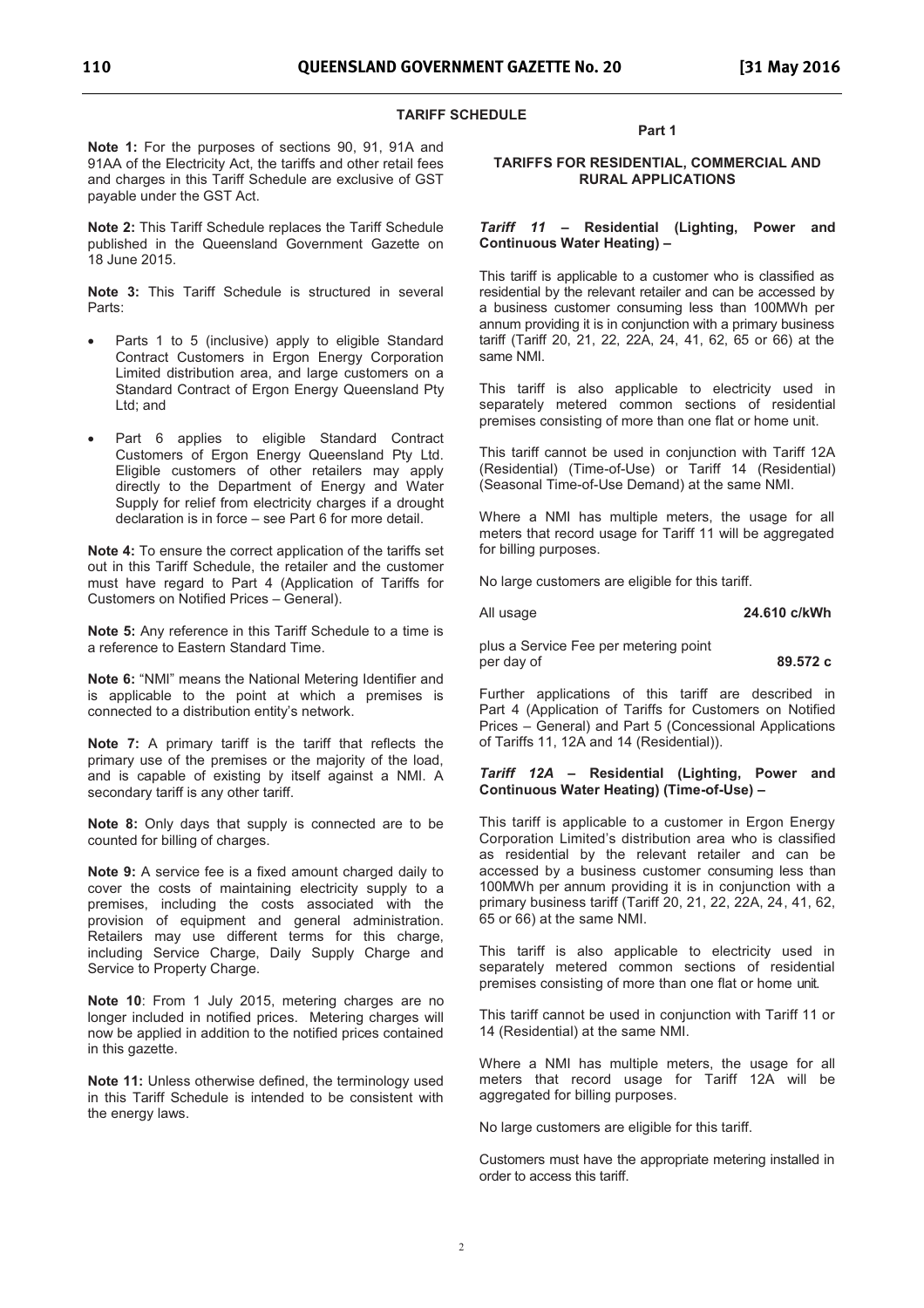|            |  | Usage during Summer (December, January and |  |
|------------|--|--------------------------------------------|--|
| February): |  |                                            |  |

| Peak                                                 |  |              |
|------------------------------------------------------|--|--------------|
| Electricity used between 3:00pm and 9:30pm inclusive |  |              |
| any day of the week                                  |  | 55.865 c/kWh |

| Off-peak<br>All other times                         | 19.859 c/kWh |
|-----------------------------------------------------|--------------|
| Non-summer usage (March - November)<br>All usage    | 19.859 c/kWh |
| plus a Service Fee per metering point<br>per day of | 101.306 c    |

Further applications of this tariff are described in Part 4 (Application of Tariffs for Customers on Notified Prices - General) and Part 5 (Concessional Applications of Tariffs 11, 12A and 14 (Residential)).

#### *Tariff 14*  **Residential (Seasonal Time-of-Use Demand)**

This tariff is applicable to a customer in Ergon Energy Corporation Limited's distribution area who is classified as residential by the relevant retailer.

Customers must have the appropriate metering installed in order to access this tariff. Where a NMI has multiple meters, the usage for all meters that record usage for Tariff 14 will be aggregated for billing purposes.

This tariff is available at the absolute discretion of the retailer and the distribution entity.

#### Demand Charges

'Demand' refers to the import demand in kilowatts (No adjustment to import demand is made for export to the distribution network).

Peak Demand - demand between 3:00pm and 9:30pm, any day of the week, in summer months (December, January and February).

Off Peak Demand - demand between 3:00pm and 9:30pm, any day of the week, in non-summer months (March to November inclusive).

#### Peak Demand Calculation

Summer demand charges are calculated using the customer's top 4 demand days. The daily demand is based on the average demand the customer places on the network in the daily peak demand window (the 6.5 hour peak period on any day between 3.00 pm and 9.30 pm).

The peak demand charge will be applied to average kW demand calculated for the 52 half hour periods each month (i.e. 13 half hour intervals in each demand window on the 4 highest demand days)

**\$61.790** per kilowatt per month of chargeable peak demand.

Off Peak Demand Calculation

Non summer demand charges are calculated using the customers top 4 demand days. The daily demand is based on the average demand the customer places on the network in the daily demand window (the 6.5 hour peak period on any day between 3.00 pm and 9.30 pm).

The off peak demand charge will be applied to average kW demand calculated for the 52 half hour periods each month (i.e. 13 half hour intervals in each demand window on the 4 highest demand days)

The off peak demand quantity is subject to a minimum chargeable demand of 3kW. The off peak demand charge does not apply in summer months.

**\$11.258** per kilowatt per month of chargeable off-peak demand.

All usage **14.984 c/kWh**

plus a Service Fee per metering point per day of **60.514 c**

Further applications of this tariff are described in Part 4 (Application of Tariffs for Customers on Notified Prices General) and Part 5 (Concessional Applications of Tariffs 11, 12A and 14 (Residential)).

#### *Tariff 20*  **Business General Supply**

This tariff cannot be accessed by large customers. Refer Part 2 for transitional tariffs for existing large customers.

Residential customers can access this tariff providing:

- the electricity is used in separately metered common sections of residential premises consisting of more than one flat or home unit; or
- it is in conjunction with a primary residential tariff at the same NMI.

#### All usage **25.968 c/kWh**

plus a Service Fee per metering point per day of **127.879 c** 

#### *Tariff 22*  **Business General Supply Time-of-Use**

This tariff will be phased out no later than 30 June 2017 and no new customers will be supplied under this tariff. It is available only to customers taking supply under Tariff 22 at 30 June 2015.

This tariff cannot be accessed by large customers. Refer Part 2 for transitional tariffs for existing large customers.

Residential customers can access this tariff providing:

- the electricity is used in separately metered common sections of residential premises consisting of more than one flat or home unit; or
- it is in conjunction with a primary residential tariff at the same NMI.

Customers must have the appropriate metering installed in order to access this tariff.

For electricity used between the hours of 7.00 am and 9.00 pm, Monday to Friday inclusive -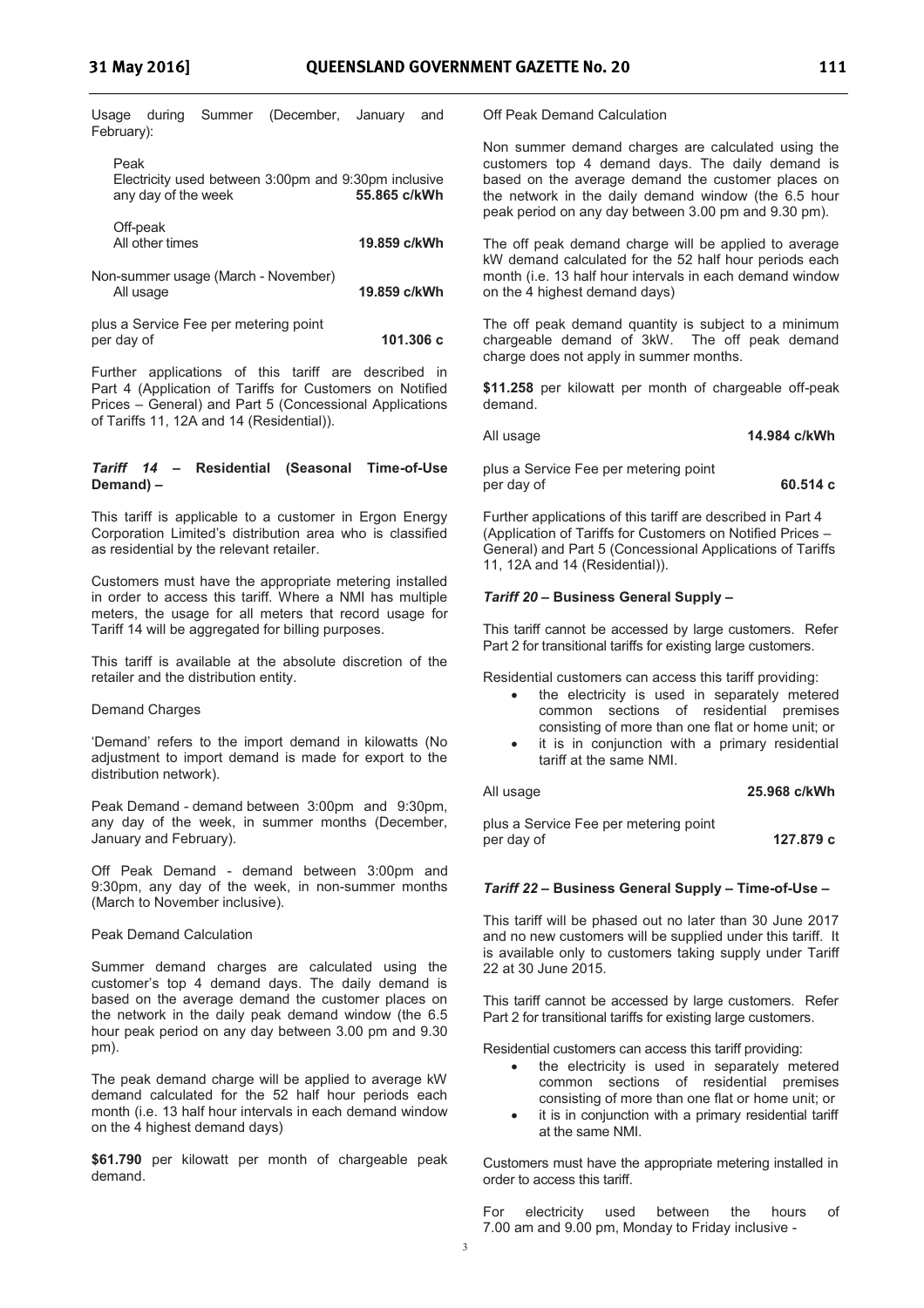| All usage                             | 28.229 c/kWh |
|---------------------------------------|--------------|
| For electricity used at other times - |              |
| All usage                             | 22.648 c/kWh |

| plus a Service Fee per metering point |           |
|---------------------------------------|-----------|
| per day of                            | 127.879 с |

#### *Tariff 22A Business General Supply Time of Use*

This tariff is applicable to business customers consuming less than 100MWh per annum in Ergon Energy Corporation Limited's distribution area. This tariff cannot be accessed by large customers. Refer Part 2 for transitional tariffs for existing large customers.

Customers must have the appropriate metering installed in order to access this tariff.

|            |  | Usage during Summer (December, January and         |  |  |
|------------|--|----------------------------------------------------|--|--|
| February): |  |                                                    |  |  |
|            |  |                                                    |  |  |
| Peak       |  |                                                    |  |  |
|            |  | $Flactrichu$ used between $10:00$ am and $8:00$ nm |  |  |

| LIGUIUI, USGU DGIWGGII IU.UUQIII QIIU U.UUDIII<br>inclusive on weekdays |  | 47.258 c/kWh |
|-------------------------------------------------------------------------|--|--------------|
| Off-peak<br>All other times                                             |  | 23.303 c/kWh |
| Non-summer usage (March - November)                                     |  |              |

| All usage                             | 23.303 c/kWh |
|---------------------------------------|--------------|
| plus a Service Fee per metering point |              |
| per day of                            | 127.879 с    |

#### *Tariff 24*  **Business (Seasonal Time-of-Use Demand)**

This tariff is applicable to a customer in Ergon Energy Corporation Limited's distribution area who is classified as business by the relevant retailer. The tariff cannot be accessed by large customers.

Customers must have the appropriate metering installed in order to access this tariff. Where a NMI has multiple meters, the usage for all meters that record usage for Tariff 24 will be aggregated for billing purposes.

This tariff is available at the absolute discretion of the retailer and the distribution entity.

Demand Charges

'Demand' refers to the import demand in kilowatts (No adjustment to import demand is made for export to the distribution network).

Peak Demand - demand between 10:00am and 8:00pm weekdays (Monday to Friday) in summer months (December, January and February)

Off Peak Demand - demand between 10:00am and 8:00pm weekdays (Monday to Friday) in non-summer months (March to November inclusive).

Peak Demand Calculation

Summer demand charges are calculated using the customers top 4 demand days. The daily demand is based on the average demand the customer places on the network in the daily peak demand window (the 10 hour peak period on any working day between 10.00 am and 8.00 pm).

The peak demand charge will be applied to average kW demand calculated for the 80 half hour periods each month (i.e. 20 half hour intervals in each demand window on the 4 highest demand days)

**\$84.804** per kilowatt per month of chargeable peak demand.

Off Peak Demand Calculation

Non summer demand charges are calculated using the customer's top 4 demand days. The daily demand is based on the average demand the customer places on the network in the daily demand window (the 10 hour peak period on any working day between 10.00 am and 8.00 pm).

The off peak demand charge will be applied to average kW demand calculated for the 80 half hour periods each month (i.e. 20 half hour intervals in each demand window on the 4 highest demand days)

The off peak demand quantity is subject to a minimum chargeable demand of 3kW. The off peak demand charge does not apply in summer months.

**\$13.935** per kilowatt per month of chargeable off-peak demand.

Energy Charge

All usage **16.299 c/kWh**

plus a Service Fee per metering point per day of **78.046 c**

Further applications of this tariff are described in Part 4 (Application of Tariffs for Customers on Notified Prices General).

#### *Tariff 31*  **Night Rate (Super Economy)**

Eligible customers can access this tariff providing it is in conjunction with a residential or business tariff at the same NMI at the discretion of the distribution entity.

This tariff is not available to large customers in Ergon Energy Corporation Limited's distribution area.

This tariff is applicable when electricity supply is:

- · permanently connected to apparatus; or
- · connected to apparatus by means of a socket-outlet as approved by the distribution entity; or
- · permanently connected to specified parts of apparatus;

as set out below (but not applicable, except as described in (c) below, if provision has been made to supply such apparatus or the specified part thereof under a different tariff during the restricted period) -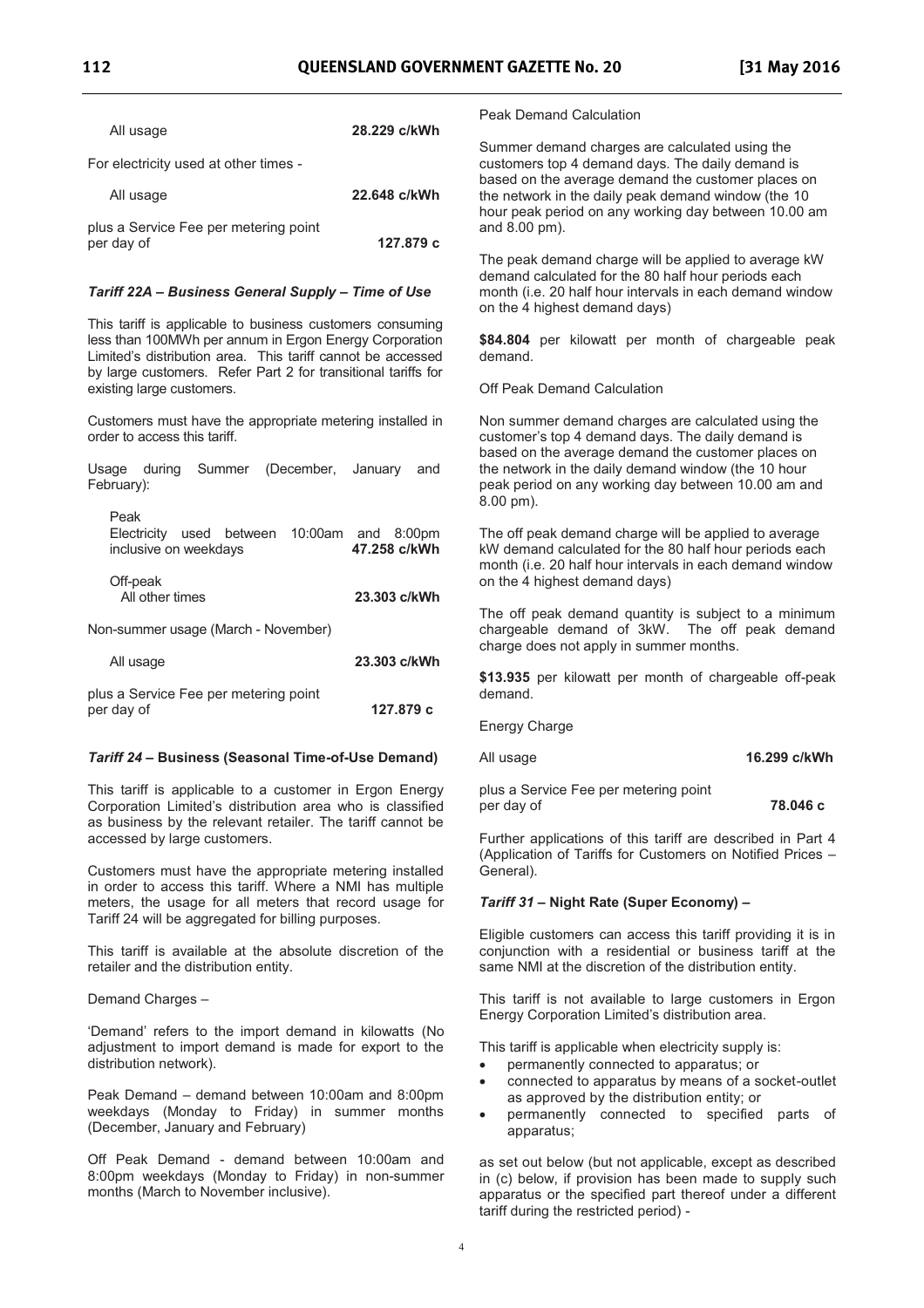(a) Electric storage water heaters with thermostatically controlled or continuously operating heating units and which comply with the construction and performance requirements of Australian Standard 1361 or 1056 or previous Standards superseded by these two Standards or similar electric water heaters which are approved for connection by the distribution entity.

Where the heating unit rating exceeds 1,800 watts, it shall not exceed 13.5 watts per litre of heat storage volume for heat exchange type water heaters or 15.5 watts per litre of rated hot water delivery for other storage type water heaters.

The following conditions shall apply to any booster heating unit fitted -

- (i) its rating shall not exceed that of the main heating unit;
- (ii) it shall be connected so as to prevent it being energised simultaneously with the main heating unit;
- (iii) electricity used by the booster heating unit shall be metered under and charged at the tariff applicable to general power usage at the premises concerned;
- (iv) it shall be located in accordance with the provisions of the above Standards.
- (b) Solar-heated water heaters. Where the electric heating unit rating exceeds 1,800 watts, it shall not exceed 13.5 watts per litre of storage tank capacity. If a circulating water pump is fitted to the system, continuous supply will be available to the pump, and electricity used shall be metered under and charged at the tariff applicable to general power usage at the premises concerned.
- (c) One-shot boost for solar-heated water heaters with electric heating units as described in (b) above. A current held changeover relay may be fitted to the water heater to deliver, at the customer's convenience, a 'one-shot boost' supply to the electric heating element at times when supply is not available under this Tariff 31 (generally between the hours of 7.00 am and 10.00 pm). Such supply is subject to thermostatically controlled switchoff. Electricity used during operation of the one-shot boost shall be metered under and charged at the tariff applicable to general power usage at the premises concerned. Supply and installation of a current held changeover relay, including the cost of same, is the responsibility of the customer.

(Reference in this Tariff Schedule to a 'booster heating unit' does not mean a current held changeover relay which is capable of delivering a 'one-shot boost'.)

- (d) Heat pump water heaters. Where the rated electrical input, as shown on the nameplate, exceeds 1,800 watts, it shall not exceed 13.5 watts per litre of storage tank capacity.
- (e) Heatbanks. Booster heating units are permitted in heatbanks in which the main element rating is

at least 2 kilowatts. The following conditions shall apply to any booster heating unit fitted

- (i) its rating shall not exceed 70 percent of the rating of the main heating unit;
- (ii) it shall be connected so as to prevent it being energised simultaneously with the main heating unit;
- (iii) electricity used by the booster heating unit shall be metered under and charged at the tariff applicable to general power usage at the premises concerned.
- (f) Electric Vehicles, at the discretion of the distributor.
- (g) Loads other than water heaters and heatbanks, but is not applicable -
	- (i) to arc or resistance welding plant;
	- (ii) where the apparatus is duplicated in order that supply may be obtained on a different tariff for the same purpose during the restricted period.

The distribution entity will provide and install load control equipment. Charges may apply for distribution services associated with the load control equipment, where the costs of the requested service are not included in the distribution entity's network charges.

Supply will be available for a minimum of 8 hours per day, but the times when supply is available is subject to variation at the absolute discretion of the distribution entity. In general, this supply will be between the hours of 10.00 pm and 7.00 am.

#### All usage **14.423 c/kWh**

#### *Tariff 33*  **Controlled Supply (Economy)**

Eligible customers can access this tariff providing it is in conjunction with a residential or business tariff at the same NMI at the discretion of the distribution entity.

This tariff is not available to large customers or in conjunction with Tariff 24 in Ergon Energy Corporation Limited's distribution area.

This tariff is applicable when electricity supply is:

- (a) connected to apparatus (e.g. pool filtration system) by means of a socket-outlet as approved by the distribution entity; or
- (b) permanently connected to apparatus as set out below (but not applicable if provision has been made to supply such apparatus under a different tariff in the periods during which supply is not available under this tariff)
	- (i) Electric storage water heaters with thermostatically controlled or continuously operating heating units and which comply with the construction and performance requirements of Australian Standard 1361 or 1056 or previous Standards superseded by these two Standards or similar electric water heaters which are approved for connection by the distribution entity.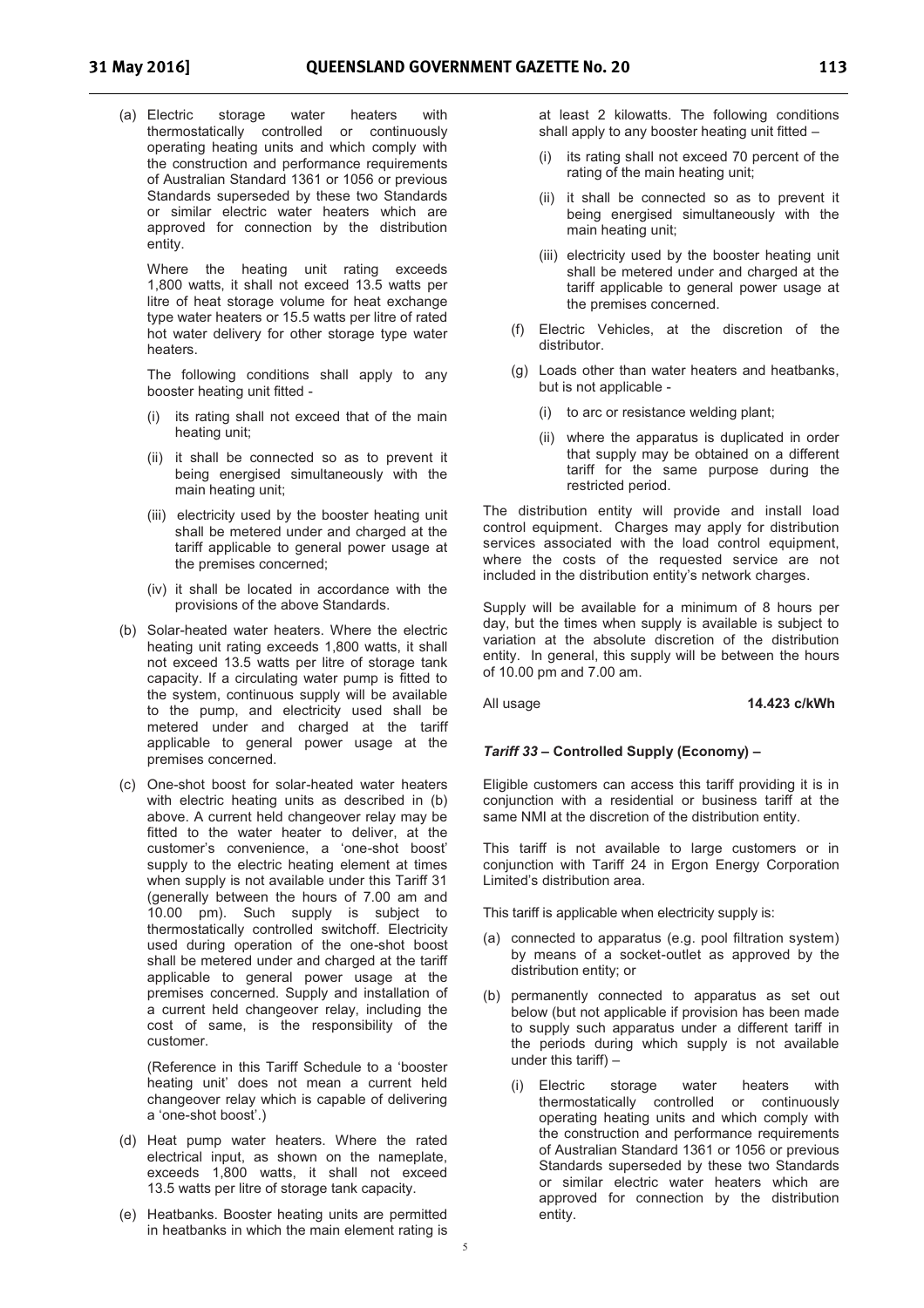Where the heating unit rating exceeds 1,800 watts, it shall not exceed 13.5 watts per litre of heat storage volume for heat exchange type water heaters or 15.5 watts per litre of rated hot water delivery for other storage type water heaters.

- (ii) Solar-heated water heaters. Where the electric heating unit rating exceeds 1,800 watts, it shall not exceed 13.5 watts per litre of storage tank capacity.
- (iii) Heat pump water heaters. Where the rated electrical input, as shown on the nameplate, exceeds 1,800 watts, it shall not exceed 13.5 watts per litre of storage tank capacity.
- (iv) Electric Vehicles, at the discretion of the distributor.
- (v) As a sole supply tariff at the absolute discretion of the distribution entity.
- (vi) Other individual loads in domestic installations, but is not applicable
	- to arc or resistance welding plant;
	- where the apparatus is duplicated in order that supply may be obtained on a different tariff for the same purpose during the restricted period.

The distribution entity will provide and install load control equipment. Charges may apply for distribution services associated with the load control equipment, where the costs of the requested service are not included in the distribution entity's network charges.

Supply will be available for a minimum of 18 hours per day, but the times when supply is available is subject to variation at the absolute discretion of the distribution entity.

All usage **19.960 c/kWh** 

#### *Tariff 41*  **Business Low Voltage General Supply (Demand)**

This tariff cannot be accessed by large customers. Refer Part 2 for transitional tariffs for large customers.

#### **Demand Charge**

\$28.841 per kilowatt per month of chargeable demand.

#### **Energy Charge**

| All usage | 13.615 c/kWh |
|-----------|--------------|
|-----------|--------------|

plus a Service Fee per metering point per day of **610.984 c** 

The chargeable demand in any month shall be the maximum demand recorded in that month.

'Demand' shall mean the average demand over a period of 30 minutes, as measured on the distribution entity's meters. .

Customers must have the appropriate metering installed in order to access this tariff.

#### *Tariff 44*  **Business Over 100MWh per annum (Demand Small)**

This tariff can be accessed by customers classified as SAC >100MWh per annum by the distribution entity. The tariff is based on the Ergon Energy Corporation Limited network tariff of Demand Small.

A Standard Asset Customer - Large (SAC - Large) is a customer in Ergon Energy Corporation Limited's distribution area whose annual energy usage generally exceeds 100MWh.

This tariff cannot be used in conjunction with any other tariff at that NMI.

#### **Demand Charge**

**\$39.863** per kilowatt per month of chargeable demand.

# **Energy Charge**

All usage **12.302 c/kWh** 

plus a Service Fee per metering point per day of **5,314.202 c** 

The chargeable demand charge in any month will be the kW amount by which a customer's metered monthly maximum demand is greater than the demand threshold applicable to this tariff which is 30 kW.

Where the monthly metered maximum demand is less than the demand threshold, the chargeable demand is set to zero and no demand charge is payable for that month.

'Demand' shall mean the average demand in kilowatts over a period of 30 minutes, as measured on the meters at that NMI.

Customers must have the appropriate metering installed in order to access this tariff.

#### *Tariff 45*  **Business Over 100MWh per annum (Demand Medium)**

This tariff can be accessed by customers classified as SAC >100MWh per annum by the distribution entity. The tariff is based on the Ergon Energy Corporation Limited network tariff of Demand Medium.

A Standard Asset Customer - Large (SAC - Large) is a customer in Ergon Energy Corporation Limited's distribution area whose annual energy usage generally exceeds 100MWh.

This tariff cannot be used in conjunction with any other tariff at that NMI

#### **Demand Charge**

**\$31.647** per kilowatt per month of chargeable demand.

## **Energy Charge**

| All usage                                           | 12.393 c/kWh |
|-----------------------------------------------------|--------------|
| plus a Service Fee per metering point<br>per day of | 16,662.167 c |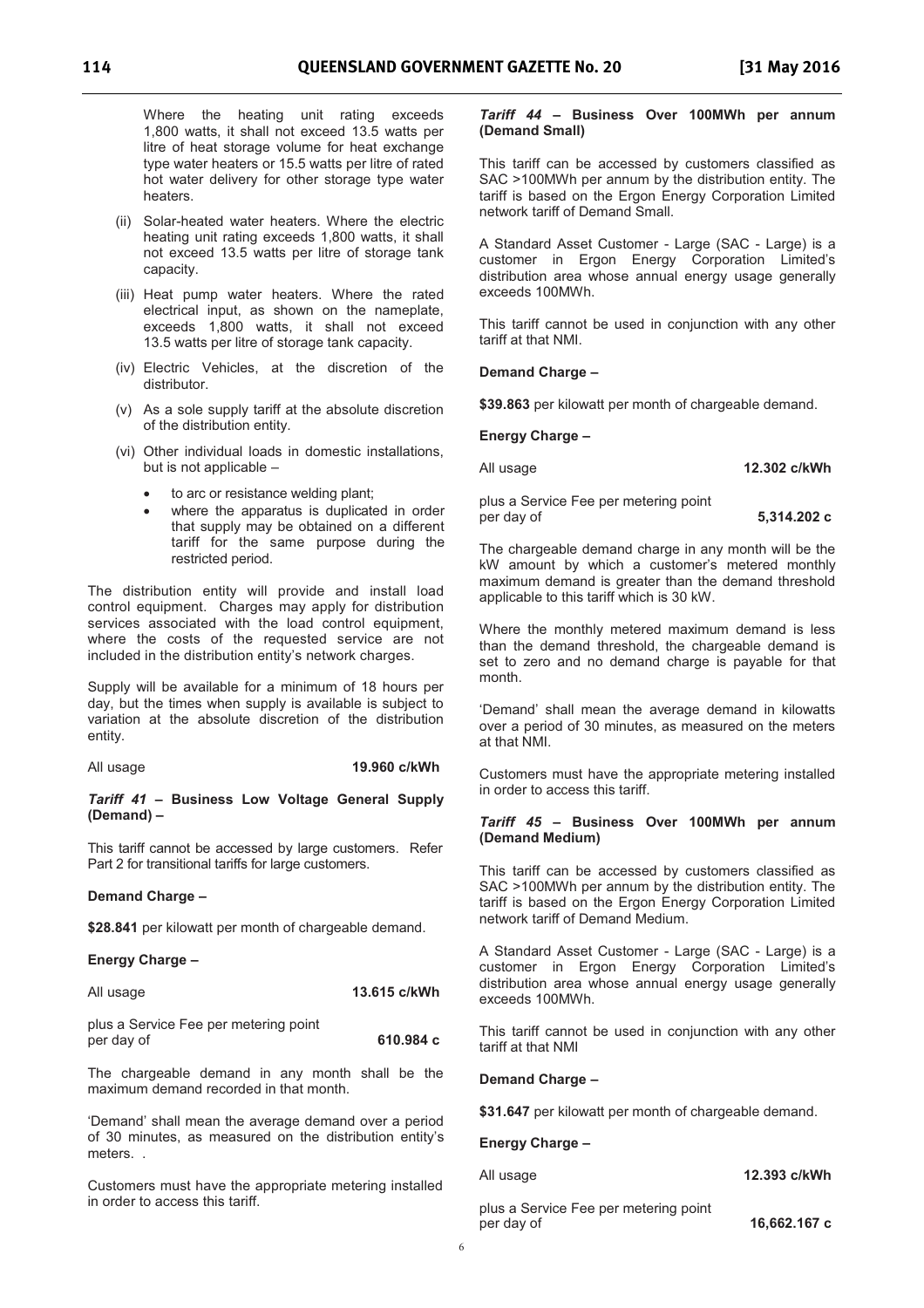The chargeable demand charge in any month will be the kW amount by which a customer's metered monthly maximum demand is greater than the demand threshold applicable to this tariff which is 120kW.

Where the monthly metered maximum demand is less than the demand threshold, the chargeable demand is set to zero and no demand charge is payable for that month.

'Demand' shall mean the average demand in kilowatts over a period of 30 minutes, as measured on the meters at that NMI.

Customers must have the appropriate metering installed in order to access this tariff.

#### *Tariff 46*  **Business Over 100MWh per annum (Demand Large)**

This tariff can be accessed by customers classified as SAC >100MWh per annum by the distribution entity. The tariff is based on the Ergon Energy Corporation Limited network tariff of Demand Large.

A Standard Asset Customer - Large (SAC - Large) is a customer in Ergon Energy Corporation Limited's distribution area whose annual energy usage generally exceeds 100MWh.

This tariff cannot be used in conjunction with any other tariff at that NMI

#### **Demand Charge**

**\$28.123** per kilowatt per month of chargeable demand.

#### **Energy Charge**

| All usage                             | 12.599 c/kWh |
|---------------------------------------|--------------|
| plus a Service Fee per metering point |              |

per day of **44,351.904 c** 

The chargeable demand charge in any month will be applied to the kW amount by which a customer's metered monthly maximum demand is greater than the demand threshold applicable to this tariff which is 400 kW.

Where the monthly metered maximum demand is less than the demand threshold, the chargeable demand is set to zero and no demand charge is payable for that month.

"Demand" shall mean the average demand in kilowatts over a period of 30 minutes, as measured on the meters at that NMI.

Customers must have the appropriate metering installed in order to access this tariff.

#### **Tariff 47 Business - High Voltage General Supply (Demand)**

This tariff can be accessed by customers classified as SAC >100MWh per annum by the distribution entity. The tariff is based on the Ergon Energy Corporation Limited network tariff of Demand High Voltage.

A Standard Asset Customer - Large (SAC - Large) is a customer in Ergon Energy Corporation Limited's distribution area whose annual energy usage generally exceeds 100MWh.

This tariff cannot be used in conjunction with any other tariff at that NMI.

This tariff cannot be accessed by large customers who are classified as Connection Asset Customers or Individually Calculated Customers by the distribution entity.

#### **Demand Charge**

**\$25.896** per kilowatt per month of chargeable demand.

**Energy Charge** 

All usage **11.567 c/kWh** 

plus a Service Fee per metering point per day of **41,533.203 c** 

The chargeable demand charge in any month will be applied to the kW amount by which a customer's metered monthly maximum demand is greater than the demand threshold applicable to this tariff which is 400 kW.

Where the monthly metered maximum demand is less than the demand threshold, the chargeable demand is set to zero and no demand charge is payable for that month.

'Demand' shall mean the average demand in kilowatts over a period of 30 minutes, as measured on the meters at that NMI.

Supply under this tariff will be at a standard high voltage, the level of which shall be prescribed by the distribution entity. Credits for high voltage supply are not applicable to this tariff.

Customers must have the appropriate metering installed in order to access this tariff.

#### *Tariff 48*  **Business - General Supply (>4 Gigawatt Hours (GWh)) (Demand)**

This tariff can only be accessed by large customers who are classified as Connection Asset Customers or Individually Calculated Customers by the distribution entity. The tariff is based on the Ergon Energy Corporation Limited network tariff of Demand High Voltage.

A Connection Asset Customer is a large business customer in Ergon Energy Corporation Limited's distribution area whose annual energy usage generally exceeds 4GWh.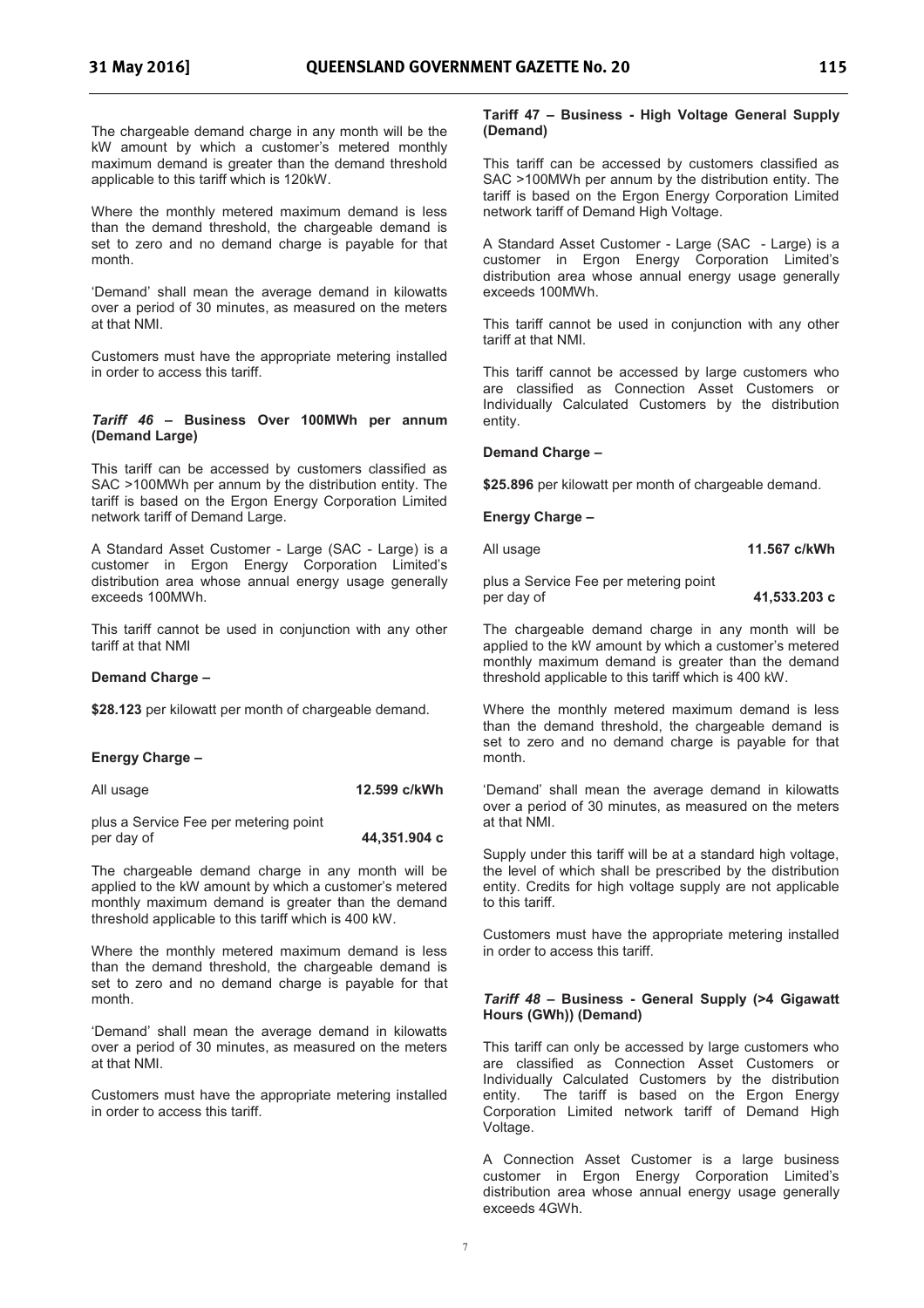An Individually Calculated Customer is a large business customer in Ergon Energy Corporation Limited's distribution area whose annual energy usage generally exceeds 40GWh.

This tariff cannot be used in conjunction with any other tariff at that NMI.

#### **Demand Charge**

**\$25.896** per kilowatt per month of chargeable demand.

#### **Energy Charge**

| 11.567 c/kWh |
|--------------|
|              |

plus a Service Fee per metering point per day of **41,969.578 c** 

The chargeable demand charge in any month will be applied to the kW amount by which a customer's metered monthly maximum demand is greater than the demand threshold applicable to this tariff which is 400 kW.

Where the monthly metered maximum demand is less than the demand threshold, the chargeable demand is set to zero and no demand charge is payable for that month.

'Demand' shall mean the average demand in kilowatts over a period of 30 minutes, as measured on the meters at that NMI. Credits for high voltage supply are not applicable to this tariff.

Customers must have the appropriate metering installed in order to access this tariff.

#### *Tariff 50 Business - Seasonal Time of Use Demand (over 100MWh per annum)*

This tariff can be accessed by customers classified as SAC >100MWh per annum by the distribution entity. The tariff is based on the Ergon Energy Corporation Limited network tariff of Seasonal Time of Use Demand for SAC Large.

A SAC - Large customer is a customer in Ergon Energy Corporation Limited's distribution area whose annual energy usage generally exceeds 100MWh.

This tariff cannot be used in conjunction with any other tariff at that NMI.

Customers must have the appropriate metering installed in order to access this tariff.

The chargeable demand charge for peak periods in any summer month (December, January or February) will be applied to the kW amount by which a customer's metered monthly maximum demand is greater than the demand threshold of 20 kW.

The chargeable demand charge for all other months (ie from March through to November) will be applied to the kW amount by which a customer's metered monthly maximum demand is greater than the demand threshold of 40 kW.

Where the monthly metered maximum demand is less than the demand threshold, the chargeable demand is set to zero and no demand charge is payable for that time period of that month.

'Demand' shall mean the average demand in kilowatts over a period of 30 minutes, as measured on the meters at that NMI.

#### **Demand Charges**

Summer Demand (December, January and February) Weekdays 10:00am to 8:00pm

**\$61.203** per kilowatt per month of maximum metered demand exceeding 20 kilowatts**.**

Non-summer demand (March to November)

**\$14.761** per kilowatt per month of maximum metered demand exceeding 40 kilowatts.

#### **Energy Charge**

All usage during summer months (December, January<br>and February) **11.832 c/kV** and February) **11.832 c/kWh** 

All usage during non-summer months (March to November) **15.266 c/kWh**

plus a Service Fee per metering point per day of **4,493.324 c** 

#### **Part 2**

#### **TRANSITIONAL TARIFFS FOR NEW AND EXISTING CUSTOMERS**

The following tariffs are available as a transitional measure to assist new and existing customers in moving to standard business tariffs in the future. Transitional tariffs will be phased out no later than 30 June 2020.

#### *Tariff 20 (Large)*  **Business General Supply (Transitional)**

This transitional tariff is available to large customers in Ergon Energy Corporation Limited's distribution area and will be phased out no later than 30 June 2020.

This tariff cannot be accessed by small customers.

| All usage                             | 34.940 c/kWh |
|---------------------------------------|--------------|
| plus a Service Fee per metering point |              |

per day of **71.429 c**

### *Tariff 21*  **Business General Supply (Transitional)**

This transitional tariff will be phased out no later than 30 June 2020.

This tariff can only be accessed by a residential customer if it is in conjunction with a primary residential tariff at the same NMI.

This tariff shall not apply in conjunction with Tariff 20, 22, 22A, 24 or 62.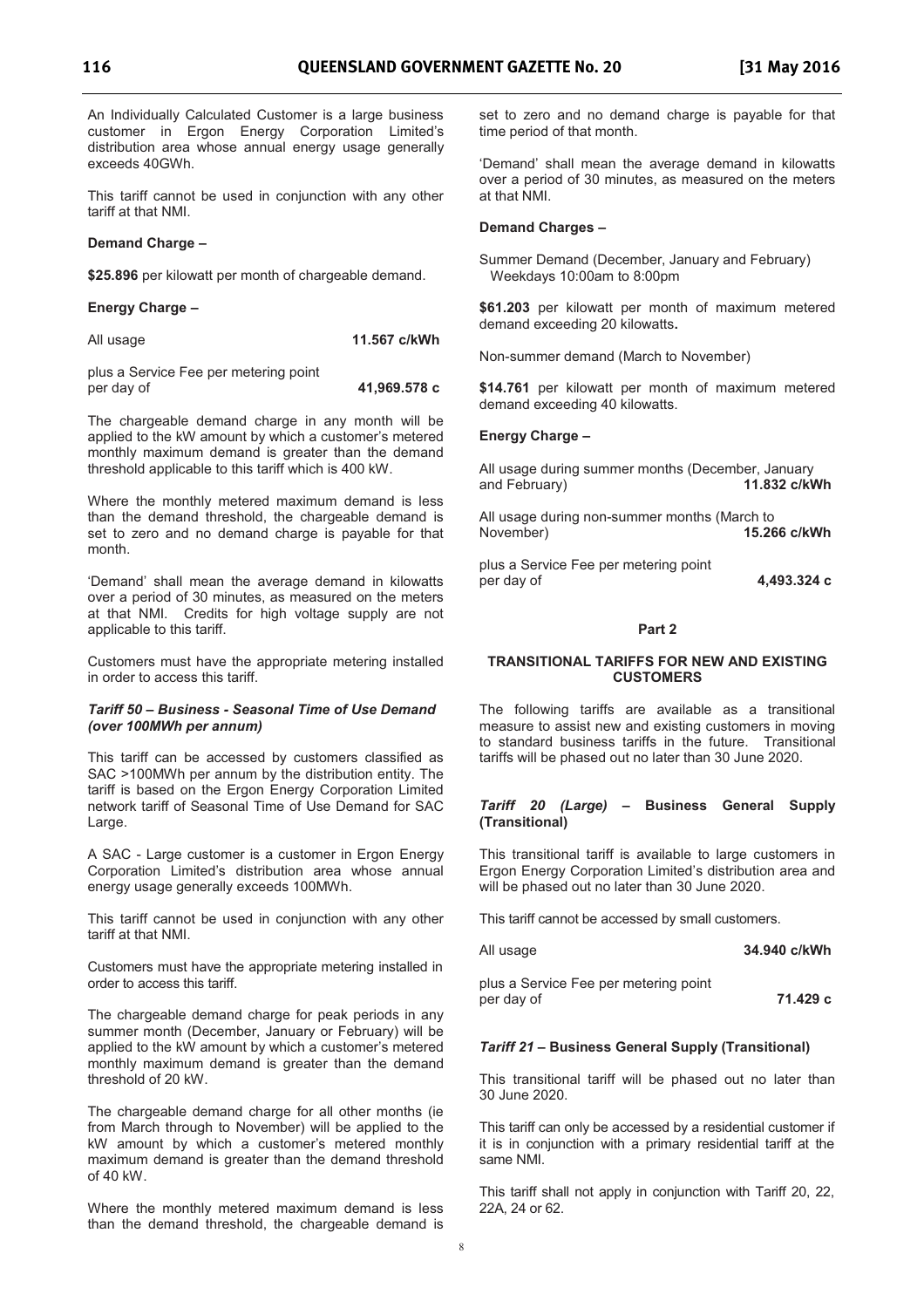| First 100 kilowatt hours per month  | 46.962 c/kWh |
|-------------------------------------|--------------|
| Next 9,900 kilowatt hours per month | 44.124 c/kWh |
| Remaining kilowatt hours per month  | 33.590 c/kWh |
| plus a Minimum Payment per day of   | 69.107 c     |

#### *Tariff 22 - (Small and Large)*  **Business General Supply Time-of-Use (Transitional)**

This transitional tariff will be phased out no later than 30 June 2020.

This tariff can only be accessed by a residential customer if it is in conjunction with a primary residential tariff at the same NMI.

Customers must have the appropriate metering installed in order to access this tariff.

| For                                               | electricity used between the hours |  |  |  |  | of |
|---------------------------------------------------|------------------------------------|--|--|--|--|----|
| 7.00 am and 9.00 pm, Monday to Friday inclusive - |                                    |  |  |  |  |    |

All usage **46.301 c/kWh**

For electricity used at other times -

| 16.304 c/kWh |
|--------------|
|              |

plus a Service Fee per metering point per day of **171.670 c** 

#### *Tariff 37*  **Non-Domestic Heating Time-of-Use (Obsolescent)**

This tariff will be phased out no later than 30 June 2020. No new customers will be supplied under this tariff. It is available only to customers taking supply under Tariff 37 at 30 June 2007.

Applicable to permanently connected

(a) Electric storage water heaters in non-domestic installations with thermostatically controlled or continuously operating heating units and which comply with the construction and performance requirements of Australian Standard 1361 or 1056 or previous Standards superseded by these two Standards or similar electric water heaters which are approved for connection by the distribution entity.

The heating unit rating shall not exceed 40.5 watts per litre of heat storage volume for heat exchange type water heaters or 46.5 watts per litre of rated hot water delivery for other storage type water heaters.

- (b) Apparatus for the production of steam.
- (c) Heating loads other than (a) and (b) above. The minimum total connected load under this section of this tariff is 4 kilowatts. Supplementary load that is permanently connected as an integral part of the installation may be supplied under this section provided that the aggregated rating of such supplementary load does not exceed 10 percent of the heating load.

| 50.691 c/kWh |
|--------------|
| 20.267 c/kWh |
| 28,460 c     |
|              |

#### *Tariff 62* **- Farm - Time-of-Use (Transitional)**

This transitional tariff will be phased out no later than 30 June 2020.

This tariff can only be accessed by a residential customer if it is in conjunction with a primary residential tariff at the same NMI.

This tariff shall not apply in conjunction with Tariff 20, 21, 22 22A or 24 at the same NMI.

For electricity used between the hours of 7.00 am and 9.00 pm, Monday to Friday inclusive

| First 10,000 kilowatt hours per month | 44.259 c/kWh |
|---------------------------------------|--------------|
| Remaining kilowatt hours              | 37.427 c/kWh |
| For electricity used at other times - |              |
| All usage                             | 15.650 c/kWh |
| plus a Service Fee per metering point |              |

per day of **74.644 c** 

#### *Tariff 65* **- Irrigation - Time-of-Use (Transitional)**

This transitional tariff will be phased out no later than 30 June 2020.

This tariff can only be accessed by a residential customer if it is in conjunction with a primary residential tariff at the same NMI.

For electricity used in a fixed 12 hour daily pricing period (as agreed between the retailer and the customer from the range 7.00 am to 7.00 pm; 7.30 am to 7.30 pm; or 8.00 am to 8.00 pm) Monday to Sunday inclusive -

| All usage                                           | 35.305 c/kWh |
|-----------------------------------------------------|--------------|
| For electricity used at other times -               |              |
| All usage                                           | 19,446 c/kWh |
| plus a Service Fee per metering point<br>per day of | 74.644 с     |

No alteration to the selected daily pricing period shall be permitted until a period of twelve months has elapsed from the previous selection.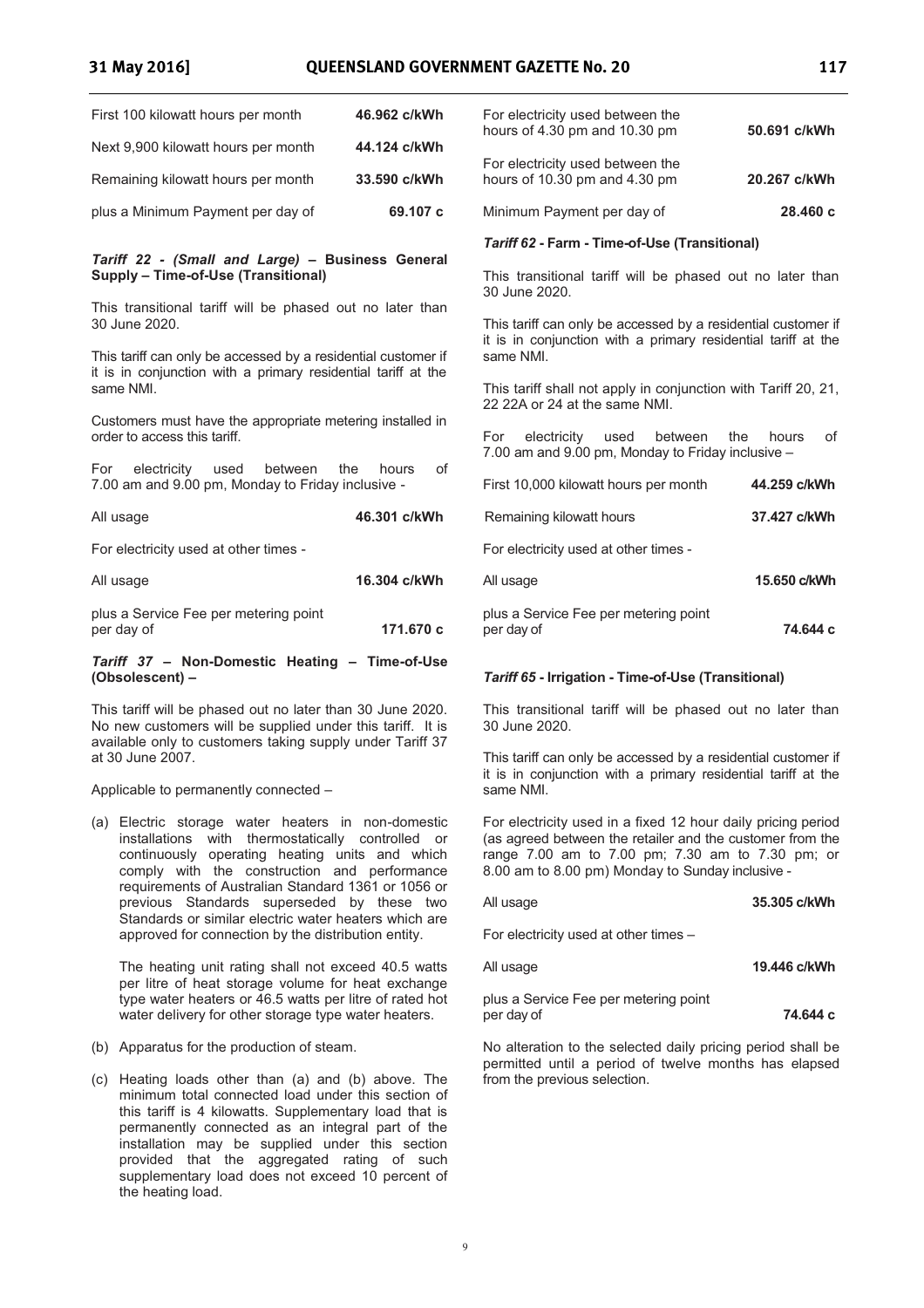#### *Tariff 66*  **Irrigation (Transitional)**

This transitional tariff will be phased out no later than 30 June 2020.

This tariff can only be accessed by a residential customer if it is in conjunction with a primary residential tariff at the same NMI.

**Annual Fixed Charge** (in respect of each point of supply) - per kilowatt of connected motor capacity used for irrigation pumping -

| First 7.5 kilowatts | \$35.888 per kW  |
|---------------------|------------------|
| Remaining kilowatts | \$107.903 per kW |

#### **Energy Charge**

All usage **18.505 c/kWh** 

plus a Service Fee per metering point per day of **164.512 c** 

Minimum Annual Fixed Charge - As calculated for 7.5 kW (Note  $-7.5$  kW is equivalent to 10.05 h.p.)

Any customer taking supply under this tariff who requests a temporary disconnection will not be reconnected unless the outstanding balance of the Annual Fixed Charge for part of the year corresponding to the period of disconnection has been paid.

#### **Part 3**

#### **TARIFFS FOR UNMETERED SUPPLY INCLUDING STREET LIGHTS, TRAFFIC SIGNALS, WATCHMAN LIGHTING AND TEMPORARY SERVICES**

#### *Tariff 71*  **Street Lights**

Notified prices for Tariff 71, published in accordance with section 90 of the Electricity Act, will only apply in Ergon Energy Corporation Limited's distribution area.

Street lighting customers are as defined in Queensland legislative instruments, being State or local government agencies for street lighting loads.

Street lights are deemed to illuminate roads. In Queensland, there are two main types of roads, being:

- **Local government roads** roads for which a local government has control. These roads comprise land that is:
	- · dedicated to public use as a road; or
	- · developed for (or has as one of its main uses) the driving or riding of motor vehicles and is open to, or used by, the public; or
	- a footpath or bicycle path; or
	- a bridge, culvert, ford, tunnel or viaduct,

and excludes State-controlled roads and public thoroughfare easements; and

**State-controlled roads** – roads that are declared under the *Transport Infrastructure Act 1994* (Qld) to be a State-controlled road, for which the relevant Minister for that Act has control (i.e. of the Department of Transport and Main Roads).

All usage will be determined in accordance with the metrology procedure issued by the Australian Energy Market Operator.

| All usage                                 | 31.503 c/kWh |
|-------------------------------------------|--------------|
| plus a Service Fee per lamp<br>per day of | 0.735c       |

#### *Tariff 91* **- Other Unmetered Supply**

Unmetered electricity supply is available to other small loads, as approved by the distribution entity

Unmetered Supply applies where:

- 1. the load pattern is predictable;
- 2. for the purposes of settlements, the load pattern (including load and on/off time) can be reasonably calculated by a relevant method set out in the metrology procedure; and
- 3. it would not be cost effective to meter the connection point taking into account:
	- (i) the small magnitude of the load;
	- (ii) the connection arrangements; and
	- (iii) the geographical and physical location.

Charges are based on usage determined by the distribution entity.

#### All usage **23.376 c/kWh**

Charges for installation, maintenance and removal of supply to an unmetered installation may apply in addition to the above charge for electricity supplied. These charges are unregulated.

#### **Part 4**

#### **APPLICATION OF TARIFFS FOR CUSTOMERS ON NOTIFIED PRICES - GENERAL**

Standard Contract Customers may choose to be charged on any of the tariffs that the retailer agrees are applicable to the customer's installation and provided that appropriate metering is in place.

Tariffs are applied to the electricity used at a connection point (as identified by a National Metering Identifier or NMI), as measured by the meter or meters at that connection point. The distribution entity is responsible for the establishment of connection points. Whilst customers have the ability to, at their expense if applicable, request additional meters at their connection point to enable particular tariff arrangements, the distribution entity will only create a new connection point where they have a legislative right or obligation to do so.

If there has been a material change of use at the customer's premises, such that the tariff on which the customer is being charged is no longer applicable, the retailer may require the customer to transfer to a tariff applicable to the changed use.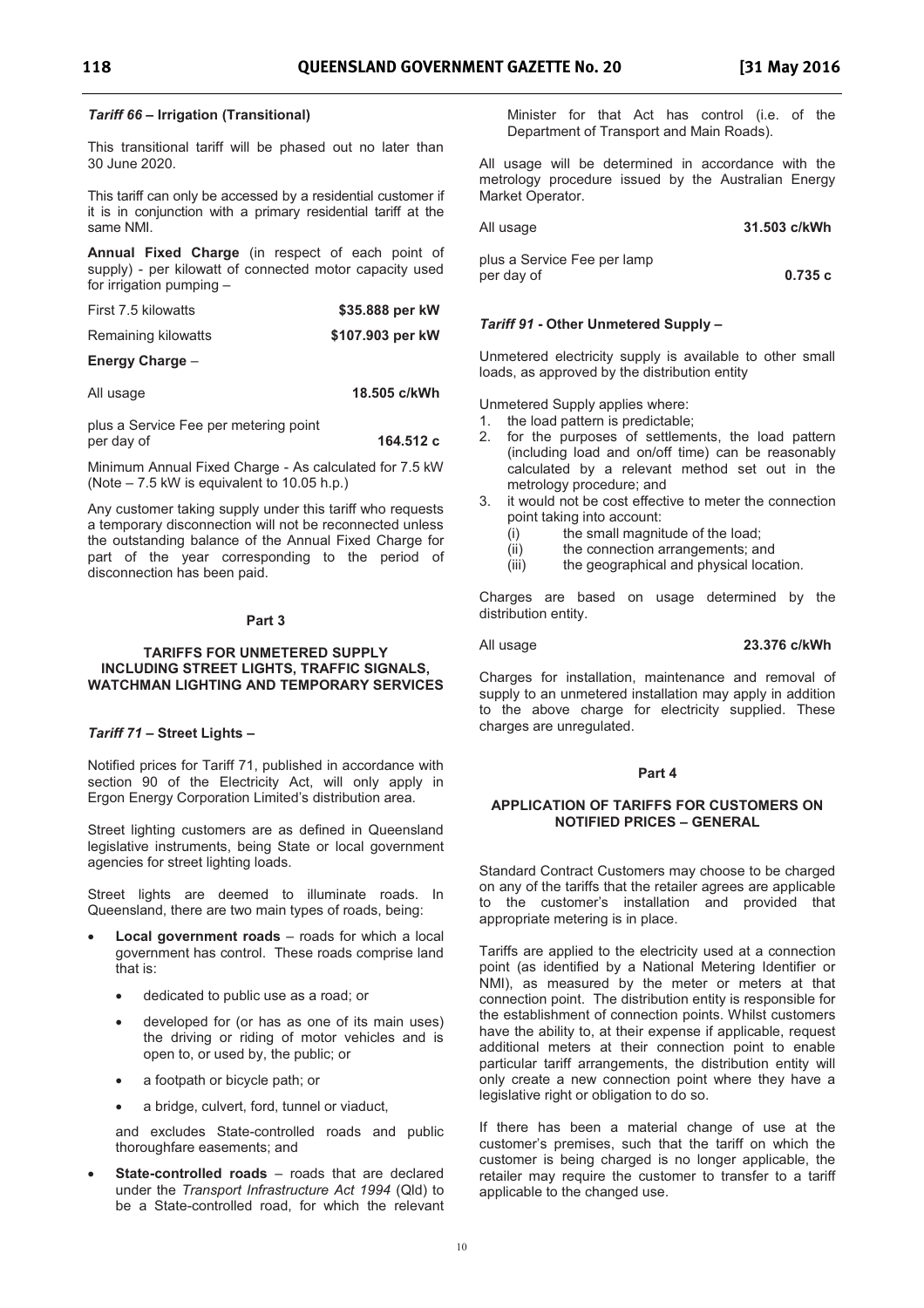If a change to the customer's meter is required to support the applicability of a tariff to a customer, the customer may request the retailer to arrange for the required meter to be installed at the customer's cost.

For all tariffs customers have the option, on application in writing or another form acceptable to the retailer, of changing to any other tariff that the retailer agrees is applicable to the customer's installation. Customers shall not be entitled to a further option of changing to another tariff until a period of twelve months has elapsed from a previous exercise of option. However, a retailer at the request of a customer may permit a change to another tariff within a period of twelve months if

- (i) a tariff that was not previously in force is offered and such tariff is applicable to the customer's installation;
	- or
- (ii) the change does not require a change to the customer's network tariff and the customer meets certain costs associated with changing to another tariff;

Customers previously supplied under tariffs which have now been discontinued or redesignated (whether by number, letter or name) in their distribution area will be supplied under other tariffs appropriate to their installations.

The date of effect of a tariff change will be:

- for customers previously supplied under tariffs which have now been discontinued or redesignated (whether by number, letter or name) - the date the tariff is discontinued or redesignated; or
- the date of the last meter read (provided it is an actual meter read, not an estimated meter read); or
- if field work is required to support the change in tariff (e.g. a new meter is required to be installed), the date the field work is completed.

#### **Billing information for application of monthly or annually based charges**

The monthly or annual charges shall be calculated pro rata having regard to the number of days in the billing cycle that supply was connected (days) and one-twelfth of 365.25 days (to allow for leap years). That is:

| $Pa =$ |        | $P \times 12$ x days, for monthly charges |
|--------|--------|-------------------------------------------|
|        | 365.25 |                                           |

 $Pa =$   $P1$  x days, for annual charges 365.25

| Where Pa |  |  |  | is the amount to be billed |  |
|----------|--|--|--|----------------------------|--|
|          |  |  |  |                            |  |

- P is the monthly charge<br>P1 is the annual charge
- is the annual charge
- days is the number of days in the billing cycle that supply was connected

#### **Supply Voltage**

#### **(a) Low Voltage**

Except where otherwise stated, the tariffs in Parts 1 and 2 will apply to supply taken at low voltage (480/240 volts or 415/240 volts, 50 Hertz A.C., as required by the distribution entity).

#### **(b) High Voltage**

#### **(i) Customer plant requirements**

By agreement between the customer and the distribution entity, supply may be given and metered at a standard high voltage, the level of which shall be prescribed by the distribution entity.

Where high voltage supply is given, a customer shall supply and maintain all equipment including transformers and high voltage automatic circuit breakers but excepting meters and control apparatus beyond the customer's terminals.

#### **(ii) Credits where L.V. tariff is metered at H.V.**

Where supply is given in accordance with (i) above and metered at high voltage then, except in cases where high voltage tariffs are determined or provided by agreement to meet special circumstances, the tariffs applied will be those pertaining to supply at low voltage ("the relevant tariff), EXCEPT THAT, after billing the energy and demand components of the tariff, a credit will be allowed  $of -$ 

- · 5 percent of the calculated tariff charge where supply is given at voltages of 11kV to 33 kV; and
- · 8 percent of the calculated tariff charge where supply is given at voltages of 66 kV and above,

(provided that the calculated tariff charge after application of the credit must not be less than the Minimum Payment or other minimum charge calculated by applying the provisions of the relevant tariff.)

#### **Card-operated Meters in Remote Communities**

If a customer is an excluded customer (as defined in section 23 of the Electricity Act), the distribution entity may at its absolute discretion agree with:

- (a) the relevant local government authority on behalf of the customer; and
- (b) the customer's retailer, that the electricity used by the customer is to be measured and charged by means of a card-operated meter.

If, immediately prior to 1 July 2007, electricity being used by a customer at premises is being measured and charged by means of a card-operated meter, the electricity used at the premises may continue to be measured or charged by means of a card-operated meter.

The methodology for applying the appropriate tariffs to customers subject to card-operated meters is as follows:

- (a) If electricity supplied to a residential customer is measured and charged by means of a card-operated meter:
	- (i) for Tariff 11 (Residential Lighting, Power and Continuous Water Heating), all usage charged at the 'All usage' rate (24.610 cents/kWh), plus a Service Fee of **89.572 cents** per day shall apply;
	- (ii) for Tariff 31 (Night Rate Super Economy), all usage shall be charged at the 'All usage' rate (14.423 cents/kWh); and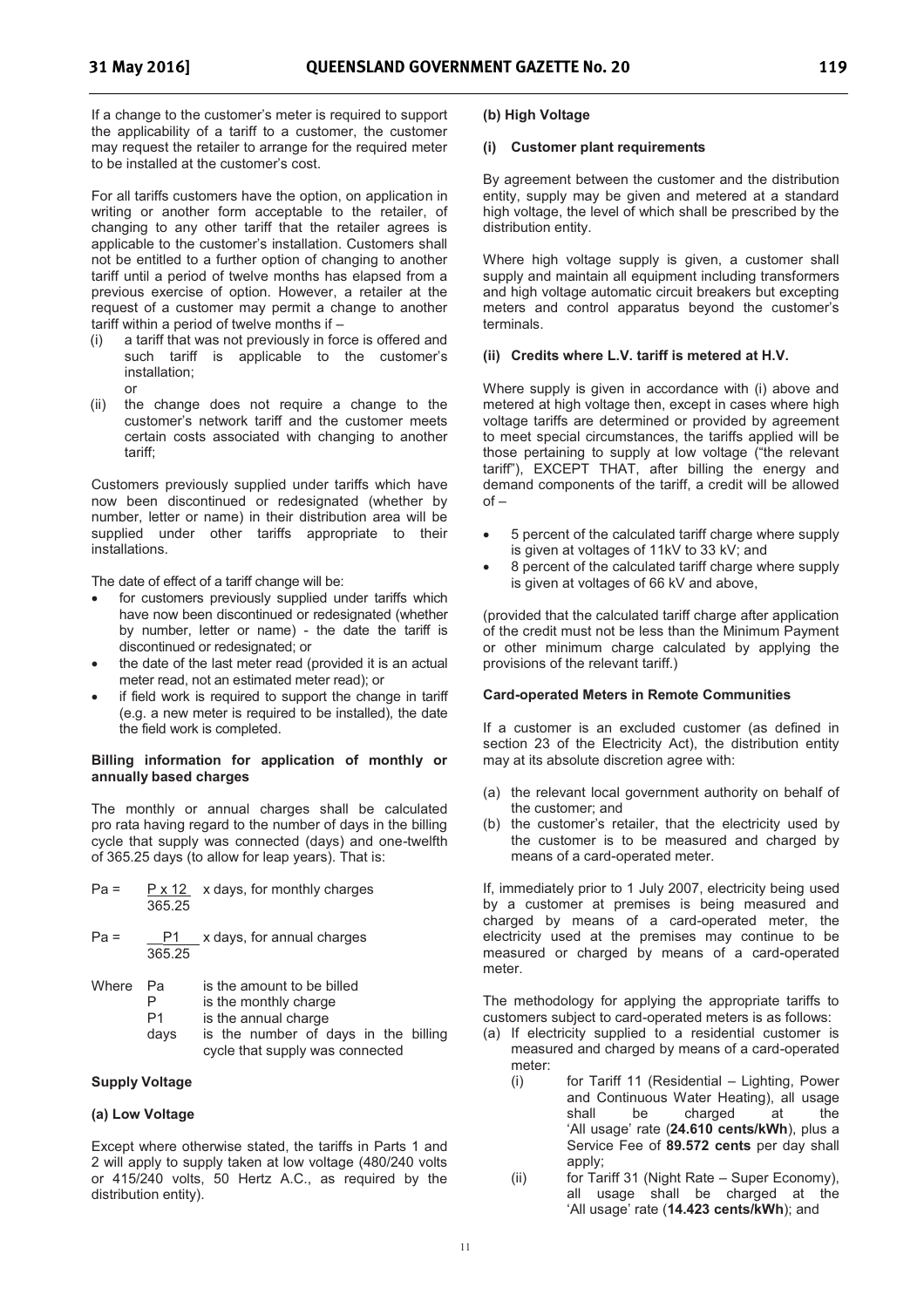- (iii) for Tariff 33 (Controlled Supply  $-$  Economy), all usage shall be charged at the All usage rate (**19.960 cents/kWh**).
- (b) If electricity supplied to a business customer is measured and charged by means of a card operated meter, all usage shall be charged at the 'All usage' rate under Tariff 20 (General Supply) (**25.968 cents/kWh**), plus a Service Fee of **127.879 cents** per day shall apply.

#### **Other Retail Fees and Charges**

A retailer may charge its Standard Contract Customers the following:

- (a) if, at a customer's request, the retailer provides historical billing data which is more than two years  $old - a$  maximum of  $$30$ ;
- (b) retailer's administration fee for a dishonoured payment a maximum of **\$15**; and
- (c) financial institution fee for a dishonoured payment no more than the **fee incurred** by the retailer.

#### **Part 5**

#### **CONCESSIONAL APPLICATIONS OF TARIFFS 11, 12A and 14 (RESIDENTIAL)**

**In Ergon Energy Corporation Limited's distribution area Tariffs 11, Tariff 12A and Tariff 14 are available to customers where they satisfy the criteria set out in any one of A, B or C, below:** 

**A. Those separately metered installations where all electricity used is used in connection with the provision of a Meals on Wheels service or for the preparation and serving of meals to the needy and for no other purpose.** 

#### **B. Charitable residential institutions which comply with all the following requirements**

- (a) Domestic Residential in Nature. The total installation, or that part supplied and separately metered, must be domestic residential (i.e. it must include the electricity usage of the cooking, eating, sleeping and bathing areas which are associated with the residential usage). Medical facilities, e.g. an infirmary, which are part of the complex may be included as part of the total installation; and
- (b) Charitable and Non-Profit. The organisation must be:
	- (i) a deductible gift recipient under section 30-227(2) of the *Income Tax Assessment Act 1997* to which donations of \$2.00 and upwards are tax deductible; and
	- (ii) a non-profit organisation that:
		- A. imposes no scheduled charge on the residents for the services or accommodation that is provided (i.e. organisations that provide emergency accommodation facilities for the needy); or
		- B. if scheduled charges are made for the services or accommodation provided, then all residents must be pensioners or, if not pensioners, persons eligible for subsidised care under the *Aged Care Act 1997* or the *National Health Act 1953*.

#### **C**. **Organisations providing support and crisis accommodation which comply with the following requirements**

The organisation must:

- (a) meet the eligibility criteria of the Specialist Homelessness Services (formerly known as Supported Accommodation Assistance Program) administered by the State Department of Housing and Public Works and is therefore eligible to be considered for funding under this program. (Funding provided to organisations under the Specialist Homelessness Services is subject to Part 3, Sections 10 to 13 inclusive, of the *Family Services Act 1987*); and
- (b) be a deductible gift recipient under section 30-227(2) of the *Income Tax Assessment Act 1997* to which donations of \$2.00 and upwards are tax deductible.

#### **Part 6**

#### **RELIEF FROM ELECTRICITY CHARGES WHERE DROUGHT DECLARATION IN FORCE**

#### **Customers of Ergon Energy Queensland Pty Ltd**

A Standard Contract Customer of Ergon Energy Queensland Pty Ltd who is a farmer in a drought declared area or whose property is individually drought declared under Queensland Government administrative processes may be eligible for one or more of the following forms of relief from electricity charges:

#### **(A) Waiving of Fixed Charge Components of Electricity Charges**

If a customer of Ergon Energy Queensland Pty Ltd who is a farmer in a drought declared area or whose property is individually drought declared, does not have access to, or has severely restricted access to, farm or irrigation water, the fixed components of the customer's electricity charges shall be waived. These fixed charge components include annual fixed charges under Tariff 66, service fees, and minimum payments, but exclude minimum demand charges.

Provided the drought declaration remains operative, the waiver applies to all eligible fixed charges applicable to any account being used for pumping water for farm or irrigation purposes. The waiver shall continue to apply until the drought declaration is revoked.

### **(B) Deferral of Payment**

If a customer of Ergon Energy Queensland Pty Ltd who is a farmer in a drought declared area or whose property is individually drought declared cites financial difficulties as a result of the drought, the customer is entitled to defer payment of the customer's electricity accounts relating to farm usage.

Ergon Energy Queensland Pty Ltd may charge interest on deferred accounts. However, the rate of any interest charged must not be more than the Bank Bill reference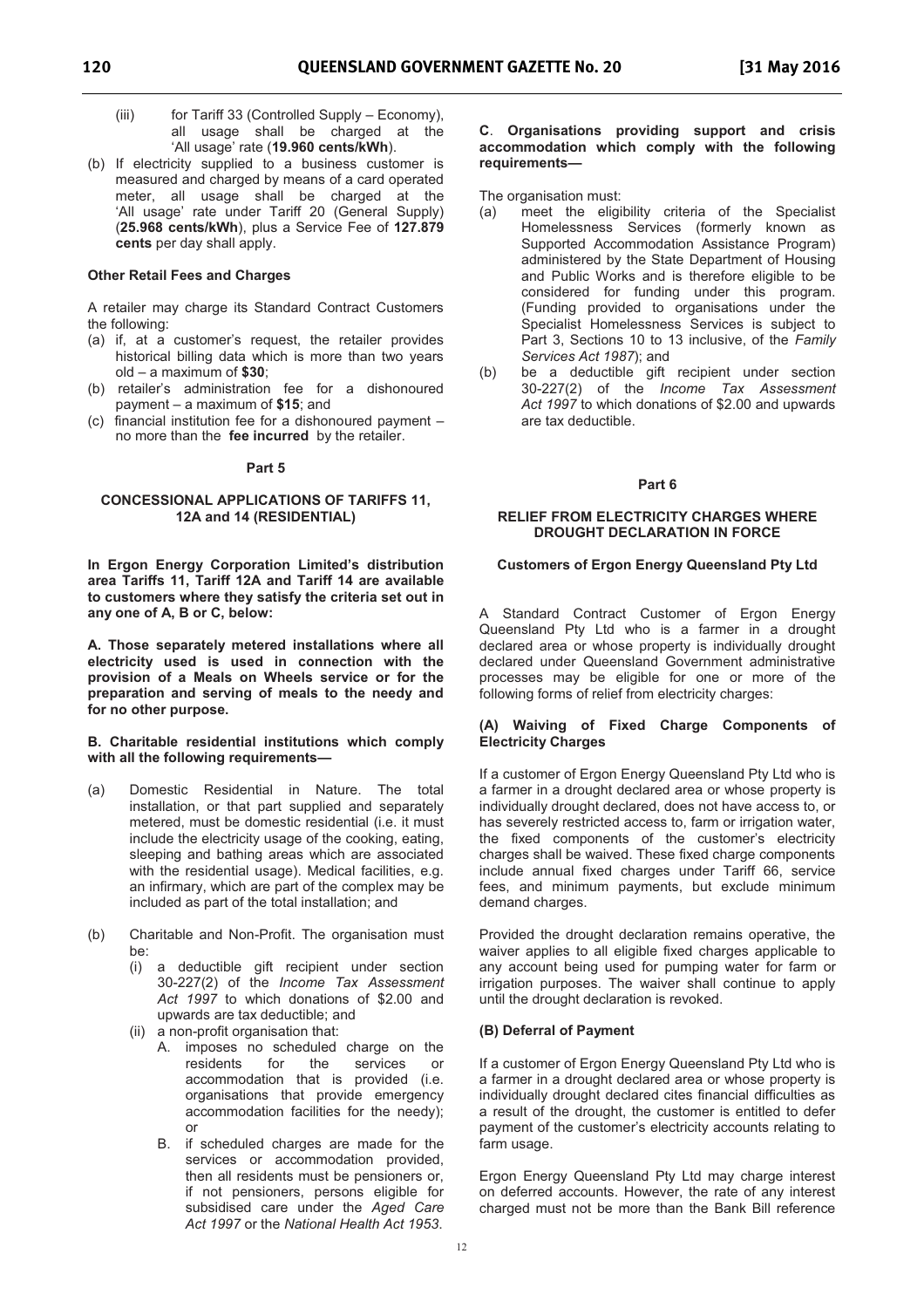rate for 90 days, as published on the first business day of each quarter.

Subject to the maximum rate of interest that may be charged, the terms of the deferred payment and the repayment of deferred amounts following revocation of the drought declaration will be as agreed between Ergon Energy Queensland Pty Ltd and the customer concerned.

#### **Eligibility for Relief**

A customer of Ergon Energy Queensland Pty Ltd seeking relief from electricity charges on the basis that the customer is a farmer who is in a drought declared area or whose property is individually drought declared, must apply in writing to Ergon Energy Queensland Pty Ltd.

If required by Ergon Energy Queensland Pty Ltd, the customer must provide:<br>(a) evidence that the

- evidence that the customer's property is in a drought declared area or is individually drought declared, including the effective date of such drought declaration;
- (b) evidence of the water pumping restrictions applicable to the customer's property; and
- (c) for tariffs other than Tariffs 62, 65 and 66, a Statutory Declaration stating the specific account(s), and that the connection is being used primarily for pumping water for farm or irrigation purposes; and/or
- (d) a Statutory Declaration stating that the customer is experiencing financial difficulties as a result of the drought, the specific account(s) and that the connection is being used primarily for farm purposes.

#### **Customers of other retailers**

Customers of retailers other than Ergon Energy Queensland Pty Ltd who are farmers in drought declared areas or who have a property which is individually drought declared under Queensland Government administrative processes and do not have access to, or have severely restricted access to, farm or irrigation water, can apply directly to the Department of Energy and Water Supply for reimbursement of the fixed charge components of the customer's electricity charges.

These fixed charge components include annual fixed charges under Tariff 66, service fees, and minimum payments, but exclude minimum demand charges.

Provided the drought declaration remains operative, the reimbursement applies to all eligible fixed charges applicable to any account being used for pumping water for farm or irrigation purposes and ceases once the drought declaration is revoked.